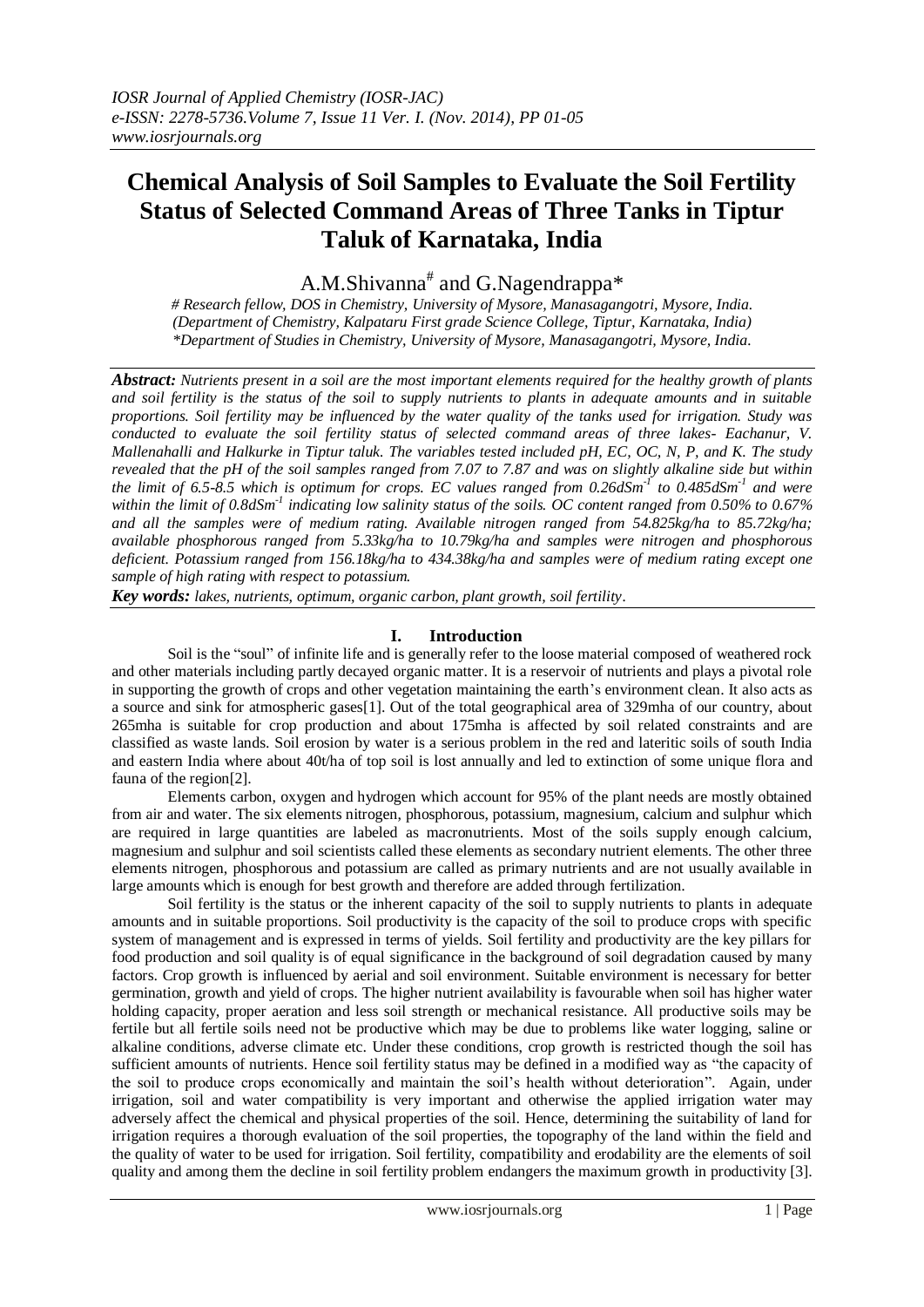The concept of soil fertility includes not only the quantity of nutrients a soil contains but how well nutrients are protected from leaching, how available the nutrients are and how easily plant roots can function [4]. Depending upon the cropping pattern, leaching, erosion, etc soil loses a considerable amount of nutrients every year. Soil testing provides information regarding nutrient availability in soils which forms the basis for the fertilizer recommendations for maximum crop yield. It also helps in reducing excess and indiscriminate use of fertilizers, pesticides, fungicides etc which eventually cause pollution since farmers and planners are lack of knowledge regarding the quantity of these to be applied. A soil fertility map for a particular area can prove highly beneficial in guiding the farmers and planners in ascertaining the requirement of various fertilizers in a season/year and making projections for increased requirement based on cropping pattern and intensity [5]. There is an increasing pressure to reduce the application of fertilizers in commercial agriculture and minimize non-point sources of pollution of both surface and ground waters. Therefore, application of variable rather than uniform rates of fertilizer has been proposed to avoid the application of fertilizers where it will not be properly utilized by the crops [6, 7].

 If agricultural productivity has to be increased, precision farming is desirable which is widely adopted in developed countries but yet to take firm ground in India. Tailoring the management practices carefully for the soil and crop that suits to different conditions found in each field is called precision farming [5]. Therefore fertilizer recommendations based on soil fertility status will be the first step towards precision farming which will also help to reduce non-point sources of pollution of water bodies.

 Keeping these points in view, investigation was carried out to assess the fertility status of soil samples of some selected command areas in Tiptur taluk of Tumkur district. The soil of the study area is mainly of red loamy soil. Red soils are light textured, shallow to medium in depth and usually under layer by compact subsoil, fairly porous with low water holding capacity. They are generally poor in nitrogen, phosphorous and humus. Drought had hit the Taluk area since two years and there was very scanty rain in these years and the area is facing acute water problem.



**Fig-1** showing the study area: Out of the above six tanks where water quality study was done, soil study was carried out from the command areas of Eachanur, V. Mallenahalli and Halkurke tanks.

## **II. Materials and methods**

For the characterization of the soil samples, a total of five representative model plots (each plot of about 5acre area)were selected out of which, two plots were from Halkurke tank command area, two from Eachanur tank command area and one from V. Mallenahalli tank command area in Tiptur taluk. From each selected plot, ten points were selected in a zig-zag path. Using soil auger, soil samples were taken at two different depths of 0-15cm and 15-30cm making a total of ten sub-samples for each depth. The samples of different depths were collected separately in polythene bags as per the standard procedures recommended by [8] and laboratory manual prepared by [9]. Quartering technique was used for the preparation of final soil samples. The soil samples were air dried, crushed and sieved through 2mm sieve and stored in polythene bags for analysis.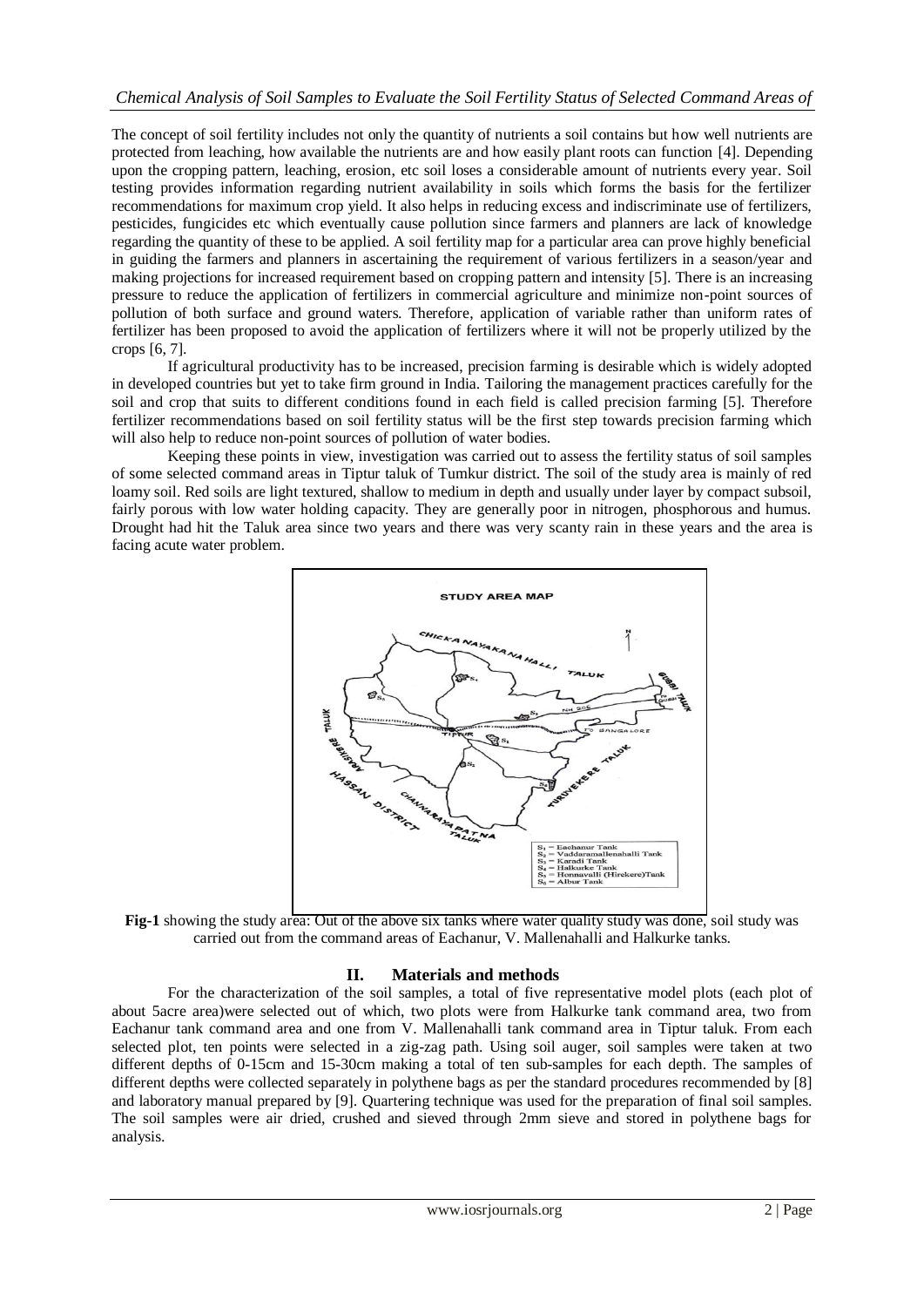Soil pH in 1:2.5 solution (1Soil: 2.5Water) was determined using digital pH meter, EC was determined by digital conductivity meter. Organic carbon by [10], available phosphorous by [11] and available potassium by [12], nitrogen by micro Kjeldahl digestion and distillation method [13] were used during analysis.

### **III. Results and discussion**

The physico-chemical characteristics and other parameters of the studied samples are given in table-1. *3.1 Soil pH*: pH is another factor in addition to organic matter, soil phosphorous and calcium carbonate that influences the transformation and availability of micronutrients to plants. Acidity increases the availability of iron, manganese and copper where as alkalinity increases the availability of molybdenum [2]. When depth wise values were considered, 0-15cm samples show lower pH when compared to 15-30cm depth (deeper) soil samples. The low pH values could be due to low level of organic matter and leaching of some of the nutrient elements [4].

 pH values of the soil samples from two sites of Halkurke command area were 7.07 and 7.54 with an average of 7.3. pH values of the soil samples from two sites of Eachanur tank command area were 7.87 and 7.84 with an average value of 7.85. pH value of V. Mallenahalli tank command area was 7.52. The soil samples were slightly alkaline but pH of all the samples was within 6.5 to 8.5range and was optimum for crops.

| $Sl$ . No      | <b>Sample</b><br><b>Details</b> | pH   | EC<br>$(dSm^{-1})$ | <b>OC</b><br>$\frac{6}{6}$ | N<br>(Kg/ha) | (Kg/ha) | K<br>(Kg/ha) |
|----------------|---------------------------------|------|--------------------|----------------------------|--------------|---------|--------------|
|                | $Ha-1$                          | 7.07 | 0.26               | 0.61                       | 62.445       | 5.33    | 434.38       |
| 2              | $Ha-2$                          | 7.54 | 0.33               | 0.57                       | 54.825       | 9.86    | 213.35       |
|                | $Ea-1$                          | 7.87 | 0.485              | 0.63                       | 77.925       | 5.60    | 156.18       |
| $\overline{4}$ | $Ea-2$                          | 7.84 | 0.305              | 0.67                       | 77.925       | 10.79   | 271.9        |
|                | V.M                             | 7.52 | 0.265              | 0.50                       | 85.72        | 6.26    | 169.98       |

**Table-1**: Showing the observed soil characteristics of the samples taking average of the two depths.

Ha-1= Halkurke-1, Ha-2= Halkurke-2; Ea-1= Eachanur-1, Ea-2= Eachanur-2; V.M= V. Mallenahalli soil sample.

*3.2 Electrical conductivity (EC):* Electrical conductivity is a measure of soil's salt content or salinity level. Electrical conductivity of Halkurke soil samples were  $0.26$ d $Sm^{-1}$  and  $0.33$ d $Sm^{-1}$  at the two sampled areas and the soils were of low salinity class as EC was < $0.8dSm^{-1}$ .

EC values of Eachanur soil samples were  $0.485dSm^{-1}$  and  $0.305dSm^{-1}$  respectively and EC value of V. Mallenahalli soil sample was  $0.265$ d $Sm<sup>-1</sup>$ . EC values of all the soil samples were within  $0.8$ d $Sm<sup>-1</sup>$  indicating the normal nature of soils and belong to low salinity class. The electrical conductivity of 4dSm<sup>-1</sup> at 25°C has been taken, in general, as the limit for categorizing soils as beyond this level, the yield of most of the common field crops is lowered [14]. Plant response due to salinity effect is negligible when EC value of the saturation extract is  $0$ -2dSm<sup>-1</sup>.

 If water quality of these tanks were considered to see the effect on soils, mean EC of Eachanur tank water was 0.209dSm<sup>-1</sup> and that of V. Mallenahalli tank water was 0.18dSm<sup>-1</sup> and these waters pose low or no salinity effect upon use as their EC values were  $\langle 0.70 \text{dS} \text{m}^{-1}$  and TDS values were  $\langle 450 \text{mg/L}}$ .

Mean value of EC of Halkurke tank water was 0.91dSm<sup>-1</sup> on considering the two year average and the water was having slight to moderate restrictions on usage as its EC value was in 0.70-3.0dSm<sup>-1</sup> range. This moderate quality was also confirmed from their TDS values which lie in the moderate quality range of 450mg/L to 2000mg/L. The salts present in water sample is not only affecting the growth of plants directly but also affect the soil structure, permeability and aeration which will indirectly affect the plant growth [15].

 Therefore care should be taken in selecting the crop and proper management is also required if full yield is to be achieved. Leaching of salts out of root zone must be practiced, when necessary, to avoid salt accumulation that may ultimately affect the crop production. The leaching necessary for a particular crop is to be estimated and should be used [16, 17]. In areas where a build-up of soil salinity cannot be controlled, an alternative crop can be selected that is both more tolerant of the expected soil salinity and can produce economical yields [18, 19]. Adequate drainage is equally important and long term salinity control is not otherwise possible.

 According to [20], tank water of V. Mallenahalli was not suitable for irrigation as its SAR was in 0- 3range and EC was  $\leq 0.2d$ Sm<sup>-1</sup> and causes infiltration problem if used for irrigation. Slight to moderate infiltration problem was found with Eachanur tank water as the SAR value of this tank was in 0-3 range and EC value was in 0.70-0.20 dSm<sup>-1</sup> range. Similar problem exists with water of Halkurke tank which had SAR in 6-12 and EC in 1.90-0.50dSm<sup>-1</sup> range. The fact that water quality of the said tanks is not good and if used for irrigation will cause infiltration problem was already reported in the journal article [21]. In sodic soils or sodium affected soils, sodium ions have become attached to and adsorbed on the soil particles. This causes a breakdown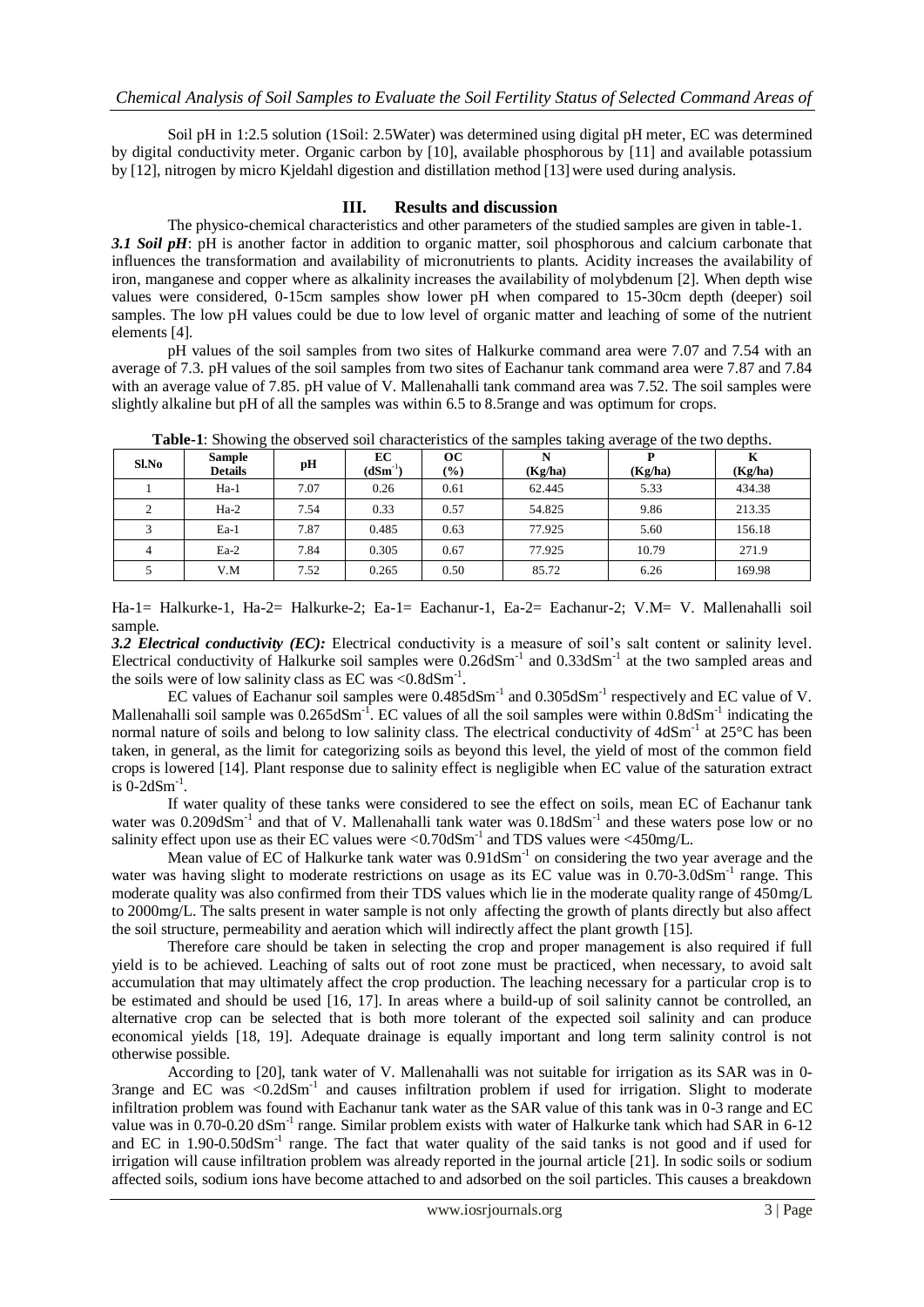in soil structure and results in soil sealing or "cementing", making it difficult for water to infiltrate. Such an effect may also be found even when calcium and magnesium levels are low. Such results were observed when soils tests in command areas of Halkurke tank, Eachanur tank and V.Mallenahalli tanks were carried out and these soils were hard, compact and encrusted.

| Rating | OC(%         | $N$ (kg/ha) | $P$ (kg/ha) | $K$ (kg/ha) |  |  |  |  |
|--------|--------------|-------------|-------------|-------------|--|--|--|--|
| Low    | < 0.5        | <280        | $-22.9$     | <141        |  |  |  |  |
| Medium | $0.5 - 0.75$ | 280-560     | 22.9-56.33  | 141-336     |  |  |  |  |
| High   | >0.75        | >560        | >56.33      | >336        |  |  |  |  |

**Table-2:** Interpretation of soil rating based on OC (%), N, P and K (reproduced from [8])

*3.3. Organic carbon (OC)*: Organic carbon is another influential factor which increases the availability of iron and boron but decreases the availability of manganese, zinc and copper to the plants. In Halkurke soil samples organic carbon was 0.67% and 0.57% and the soil was of medium quality rating as per table-2. OC contents of Eachanur soil samples were 0.63% and 0.67% respectively and OC of V. Mallenahalli soil sample was 0.50% and these samples were also of medium quality rating. All the soil samples belong to medium class as their OC was in 0.5 to 0.75% range. The low OC can be attributed to continuous cultivation, removal of crops residues without return, effects of water and wind erosion which preferentially remove the soil colloids including the humidified organic fractions [4].

*3.4 Nitrogen*: Nitrogen which is a constituent of chlorophyll, increases vegetative growth of protein content and cation exchange capacity of plant roots. Its deficiency results in stunted growth of plants, shedding of leaves and fruits. Excess of nitrogen is also a problem to the plant which will be reflected by the delayed maturity and susceptibility to insects and diseases. Available nitrogen in Halkurke soil samples was 62.445kg/ha and 54.825kg/ha respectively which indicate that the soil was poor in nitrogen and was of low rating soil. Available nitrogen found in Eachanur soil samples was 77.92kg/ha and 77.92kg/ha where as it was 85.72kg/ha in V. Mallenahalli soil sample which are also poor in nitrogen.

 All the samples have low nitrogen content as per the classification mentioned in table-2. Relatively low nitrogen was recorded in Halkurke soil samples which are open dry fields and are under continuous exposure to sunlight and wind. Low nitrogen content can be attributed to the fact that all the factors leading to the loss of nitrogen are prevailing in the study area which include high temperature leading to volatilization, erosion and crop removal and insufficient rain. Relatively high nitrogen content of V. Mallenahalli sample was because it was collected from coconut garden.

*3.5 Available phosphorous*: This is another important nutrient which helps in cell division, stimulates root growth and formation, makes plant more tolerant to drought, cold, insects and diseases, increases nodule formation in pulses. The available phosphorous depends on pH and OC. The near neutral pH has a significant role in enhancing phosphorous availability. The available phosphorous content increases with pH value and decreases with organic carbon. The increase in phosphorous due to increase in pH may be due to lowering of activities of  $Fe<sup>3+</sup>$  and  $Al<sup>3+</sup>$  which increases the solubility of strangle and variscite and increases electronegativity of colloidal complex with a consequent decrease in sorption of phosphorous [5].

 Available phosphorous content in Halkurke soil samples were 5.33kg/ha and 9.86kg/ha and the soil samples were very poor in phosphorous. In Eachanur soil samples available phosphorous content was 5.60kg/ha and 10.79kg/ha respectively where as in V. Mallenahalli soil sample it was 6.26kg/ha, which reveals that all soils were of low quality as per the interpretation made in table-2. When deficiency occurs, it causes stunted growth, reduces the size of leaves and delays maturity. The low phosphorous content can be as a result of low clay content and high sand particles, which lead to loss of soluble available phosphorous either by rain or acidification; effect of phosphorous fixation by the soil flora and other soil micro organisms [4]. The department of agriculture has launched a mission mode project, "Bhoochetana" and facilitated by International crops Research Institute for the Semi-Arid tropics (ICRISAT) to harness science for sustainable use of natural resources among farmers and increase rain fed crop yields by 20% in 30 districts of Karnataka. ICRISAT in its soil study report also revealed that Karnataka soils are critically deficient in Nitrogen and phosphorous along with micronutrients zinc, boron and sulphur. The same report reveals that Tiptur soils have neutral pH, deficient in organic carbon, nitrogen, phosphorous but normal potassium and our findings were in conformity with that report.

*3.6 Potassium*: The role of this element in plants is to impart vigour and growth, making plant more tolerant to drought, cold, insects and diseases, increasing the availability of nitrogen and phosphorous and increasing the size of root and tuber. Potassium deficiency is exhibited by marginal leaves turning brown and drying and stunted growth. Potassium content in Halkurke soil samples was 434.38kg/ha and 213.35kg/ha which belong to high and medium rating respectively. Potassium content in Eachanur soil samples was 156.18kg/ha and 271.9kg/ha where as in V. Mallenahalli soil sample it was 169.98kg/ha and these soil samples belong to medium